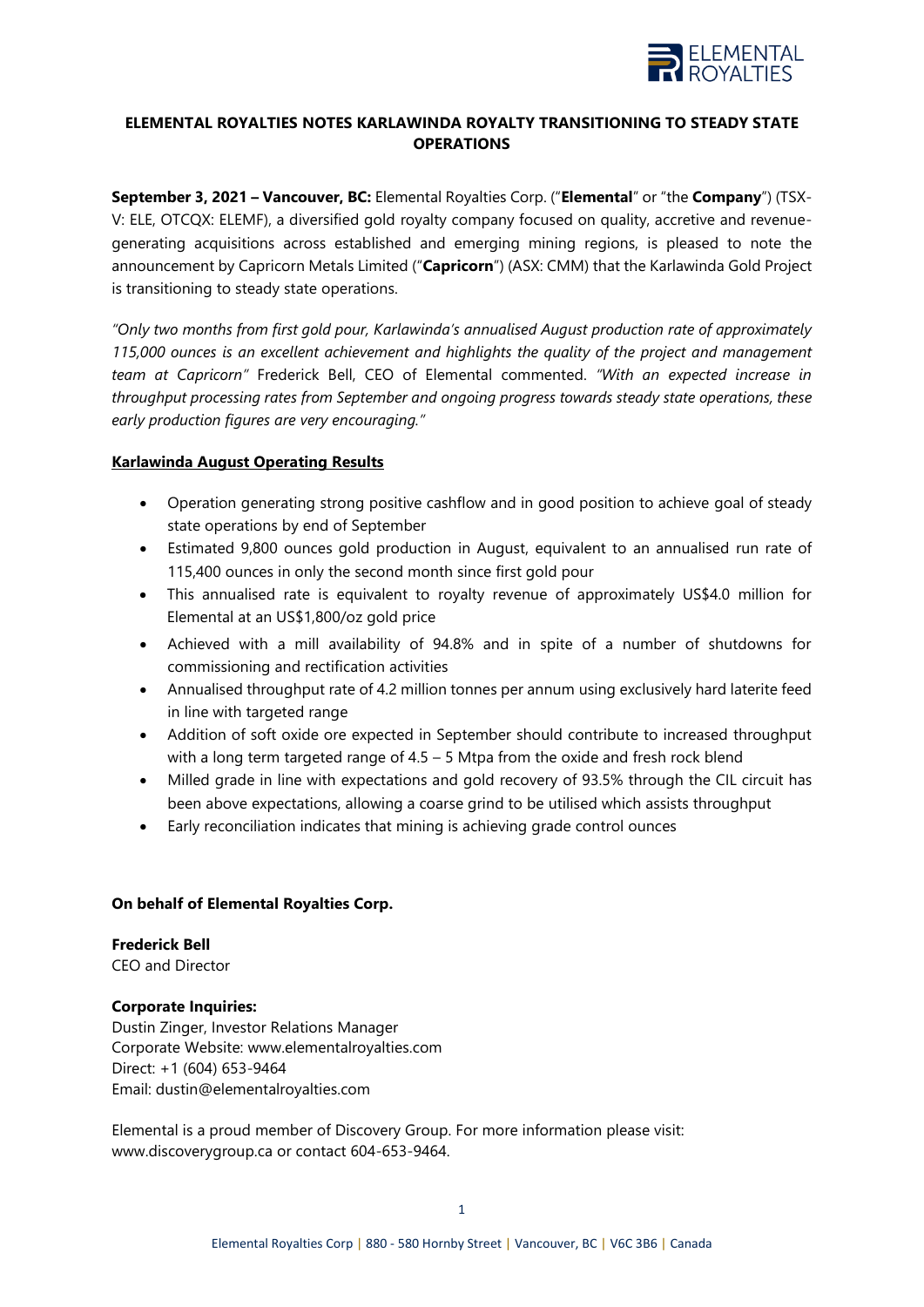

#### TSX.V: ELE | OTCQX: ELEMF | ISIN: CA28619L1076

### **About Elemental Royalties**

Elemental is a gold-focused royalty company listed on the TSX-V in Canada and provides investors with lower risk precious metals exposure through a portfolio of nine high-quality royalties. This enables investors to benefit from ongoing royalty revenue, future exploration upside and low operating costs. Elemental's experienced team seeks to secure royalties in advanced precious metals projects, run by established operators, from its pipeline of identified opportunities.

### **Qualified Person**

Richard Evans, FAusIMM, is Senior Vice President Technical for Elemental, and a qualified person under National Instrument 43-101 – Standards of Disclosure for Mineral Projects, has reviewed and approved the scientific and technical disclosure contained in this press release.

# *Neither the TSX-V nor its Regulation Service Provider (as that term is defined in the policies of the TSX-V.) accepts responsibility for the adequacy or accuracy of this press release.*

#### **Cautionary note regarding forward-looking statements**

This release contains certain "forward looking statements" and certain "forward-looking information" as defined under applicable Canadian securities laws. Forward-looking statements and information can generally be identified by the use of forward-looking terminology such as "may", "will", "should", "expect", "intend", "estimate", "anticipate", "believe", "continue", "plans" or similar terminology.

Forward-looking statements and information include, but are not limited to, statements with respect to the future growth and development of the Company. Forward-looking statements and information are based on forecasts of future results, estimates of amounts not yet determinable and assumptions that, while believed by management to be reasonable, are inherently subject to significant business, economic and competitive uncertainties and contingencies. Forward-looking statements and information are subject to various known and unknown risks and uncertainties, many of which are beyond the ability of Elemental to control or predict, that may cause Elemental's actual results, performance or achievements to be materially different from those expressed or implied thereby, and are developed based on assumptions about such risks, uncertainties and other factors set out herein, including but not limited to: the requirement for regulatory approvals and third party consents, the impact of general business and economic conditions, the absence of control over the mining operations from which Elemental will receive royalties, including risks related to international operations, government relations and environmental regulation, the inherent risks involved in the exploration and development of mineral properties; the uncertainties involved in interpreting exploration data; the potential for delays in exploration or development activities; the geology, grade and continuity of mineral deposits; the impact of the COVID-19 pandemic; the possibility that future exploration, development or mining results will not be consistent with Elemental's expectations; accidents, equipment breakdowns, title matters, labor disputes or other unanticipated difficulties or interruptions in operations; fluctuating metal prices; unanticipated costs and expenses; uncertainties relating to the availability and costs of financing needed in the future; the inherent uncertainty of production and cost estimates and the potential for unexpected costs and expenses, commodity price fluctuations; currency fluctuations; requlatory restrictions, including environmental regulatory restrictions; liability, competition, loss of key employees and other related risks and uncertainties. Elemental undertakes no obligation to update forward-looking information except as required by applicable law. Such forwardlooking information represents management's best judgment based on information currently available.